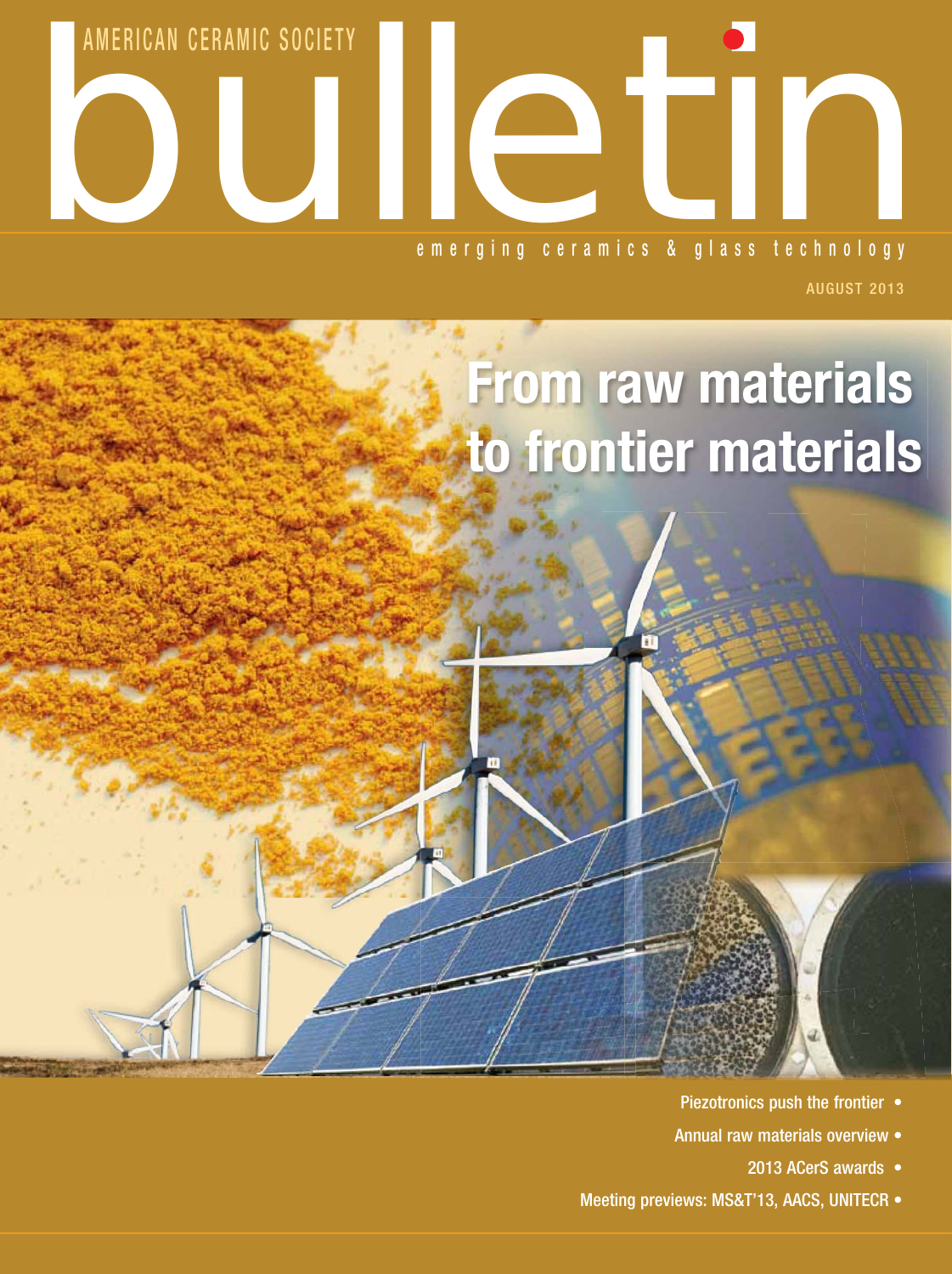Inspired by the human eye, this curved photodetector made of flexible germanium could eliminate the distortion that occurs in conventional photolenses.

# **Piezotronics: A new field of strain-engineered functional semiconductor devices**

Piezotronics: A new field of strain-engineered functional semiconductor devices

#### By Xudong Wang

Coupling piezoelectric polarization with semiconductor properties results in devices with novel functionalities.

**P**iezoelectric materials are the key func-tional component in many devices, such as sensors, actuators, ultrasonic transducers, sonar systems, and energy scavengers. These applications take advantage of the direct or reverse piezoelectric effects caused by simultaneous shifts in positive and negative charge centers within the primitive unit cell in response to mechanical deformation. Ideal piezoelectric materials also are perfectly dielectric. However, most piezoelectric materials are wide bandgap semiconductors that have a finite amount of free charges. The polar field resulting from the direct piezoelectric effect naturally interacts with charged species present in the solid in a Coulombic manner, and, thus, influences charge carrier distribution throughout the solid. This interaction also exists in many widely used semiconductors that are piezoelectric, such as ZnO, GaN, and CdS. Nevertheless, this polar field–charge interaction effect long has been overlooked by piezoelectric and semiconductor researchers until the recent emergence of the field known as *piezotronics*. 1

Piezotronics is a new field that deals with the coupling of piezoelectric polarization  $(P_{pz})$  with semiconductor properties to design new devices with novel functionalities and enhanced capabilities (Fig. 1). The general principle of piezotronics lies on the  $P_{\text{pr}}$ -induced internal and external free charge redistribution that can tune the local interfacial band structure and, thus, provide a mechanism to engineer the charge transport properties without altering the interface structure or chemistry.<sup>2-4</sup> In a heterojunction, the effect of the energy state discontinuity is profound, with electronic transport properties that are exquisitely sensitive to the magnitude of the discontinuity. It then follows axiomatically that the electronic properties of the heterojunction system can be tailored by precise modification of the interfacial energetics. To that end,  $P_{\text{px}}$  could have a significant influence on the heterostructure's electronic properties.

In 2006, the piezotronic phenomenon was first demonstrated in a P<sub>pz</sub>-gated ZnO nanowire (NW) transistor.<sup>5</sup> The great promise of the piezotronic principle has been explored since then in a variety of semiconductor systems as a means for gating transistors, switching diodes, augmenting the quantum efficiency of light-emitting diodes (LEDs), improving photovoltaic (PV) performance, and optimizing catalytic ability.6 This emerging field has quickly attracted researchers worldwide from a wide range of disciplines, including materials science, physics, chemistry, electrical engineering, and mechanical engineering. This article outlines the basic principles, current research progress, and promising future of the new, interdisciplinary research field of piezotronics.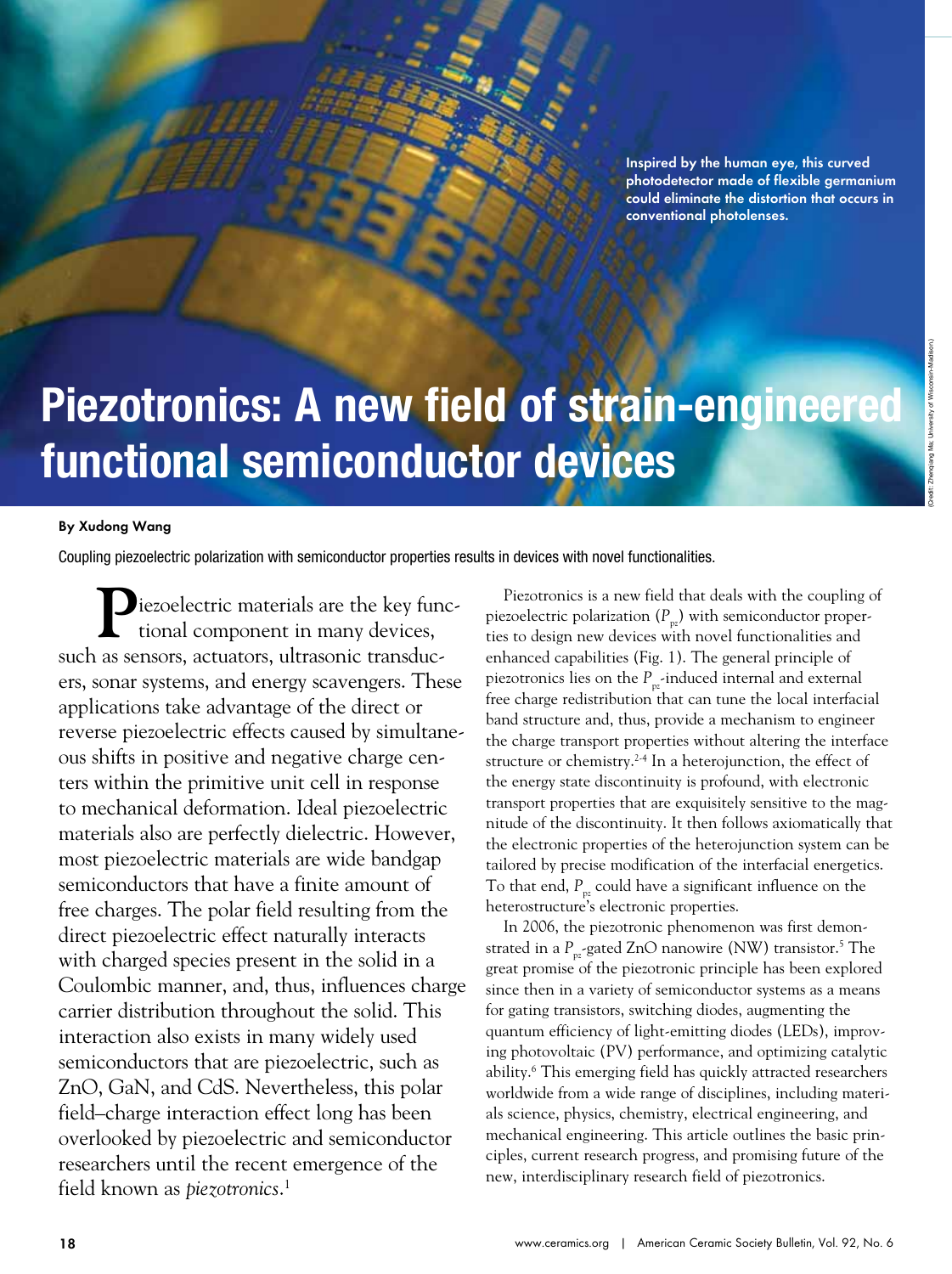#### Minding the gap—Semiconductor band engineering

 In a heterojunction structure involving a piezoelectric semiconductor material, the appearance of piezoelectric polarization will lead to a considerable change of free charge distribution in the piezoelectric material and its adjacent semiconductor or metal contacts.3 For example, in the *p-n* junction shown in Fig. 2(a), the original interfacial band structure results from charge redistribution caused by Fermi-level mismatch. Because one of the junction materials is piezoelectric, straining creates immobile piezoelectric charge  $(\sigma)$ at the piezo-material surface. The free charge concentrations in both junctionforming materials are finite. Therefore, free charges with an opposite sign to  $\sigma$ (that is, screening charge) are attracted to the interface internally from the piezo-material  $(\sigma_{\text{sin}})$  and externally from the contacting material  $(\sigma_{\text{sc}})$ (the bottom picture of Fig.  $2(a)$ ). The sum of  $\sigma_{s, \text{in}}$  and  $\sigma_{s, \text{ex}}$  is typically equal or very close to  $\sigma_{pz}$ , and the relative ratio between  $\sigma_{\rm s, in}$  and  $\sigma_{\rm s, ex}$  is determined by the material's carrier concentrations and density of states. The net charge gain at the interface  $(\sigma_{pz} - \sigma_{s,in})$  at the piezo-material side, and  $\sigma_{\hbox{\tiny s,ex}}$  at the nonpiezo side) creates additional potential profile at the interface (top curves of Fig. 2(b)).

Figure 2(b) illustrates the effect of  $P_p$ on the *p-n* junction. The original band structure is shown by blue dashed lines, and the band structure modulated by  $P_{\text{p}z}$ is sketched in red solid lines. The left and right diagrams, respectively, illustrate situations of positive and negative  $\sigma_{\rm w}$  at the interface. Superimposing the *P*<sub>z</sub>-induced potential profile onto the original semiconductor band structures resolves the shifted band structure. The greatest band shifting exists at the interface, whereas the band structure remains unchanged far from the interface. With this modification, the built-in potentials and depletion regions in both materials change. Figure 2(b) demonstrates a situation where the  $\sigma$  is so large that it completely inverts the band tilting direction at the *n*-type piezo-semiconductor side (for positive  $\sigma_{p}$ , left picture)



Figure 1. The new field of piezotronics couples the piezoelectric and semiconducting properties of materials to engineer strain-induced functionality into a wide range of new and familiar materials.

or the *p*-type non-piezo-semiconductor side (for negative  $\sigma_{p_2}$ , right picture).

Metal–semiconductor (MS) heterojunctions are another large category of solid-state devices. Here, the screening length in metal is negligible compared with the semiconductor. Therefore, the  $P_{\alpha}$ -induced band shifting occurs only on the semiconductor side. Figure 2(c) illustrates a MS Schottky junction. Positive  $\sigma_{\text{p}z}$  at the MS interface reduces the Schottky barrier height. If  $\sigma_{\rm m}$  is large enough, the Schottky barrier can become ohmic (left picture in Fig.

 $2(c)$ ). When negative  $\sigma_{\alpha}$  appears at the MS interface, the barrier height is more pronounced and creates a Schottky diode with higher threshold voltage.

The existence of  $P_{pz}$  is a steady-state effect as long as the strain is held, although the screening charges prevent external detection of a piezopotential.<sup>4</sup> Therefore, applying strain to a piezosemiconductor constantly influences the band structure as described, and it offers an effective strategy to modulate the performance of practical heterojunction-based devices.



Figure 2. (a) Schematic charge distribution at semiconductor hetero-interface (top) and P<sub>nz</sub>-induced charge redistribution (bottom). (b) and (c) Band structure change as a result of the combination of intrinsic and P<sub>pz</sub>-induced charge distributions when the piezo-material is (b) *n*-type semiconductor and the other material is *p*-type semiconductor or (c) metal.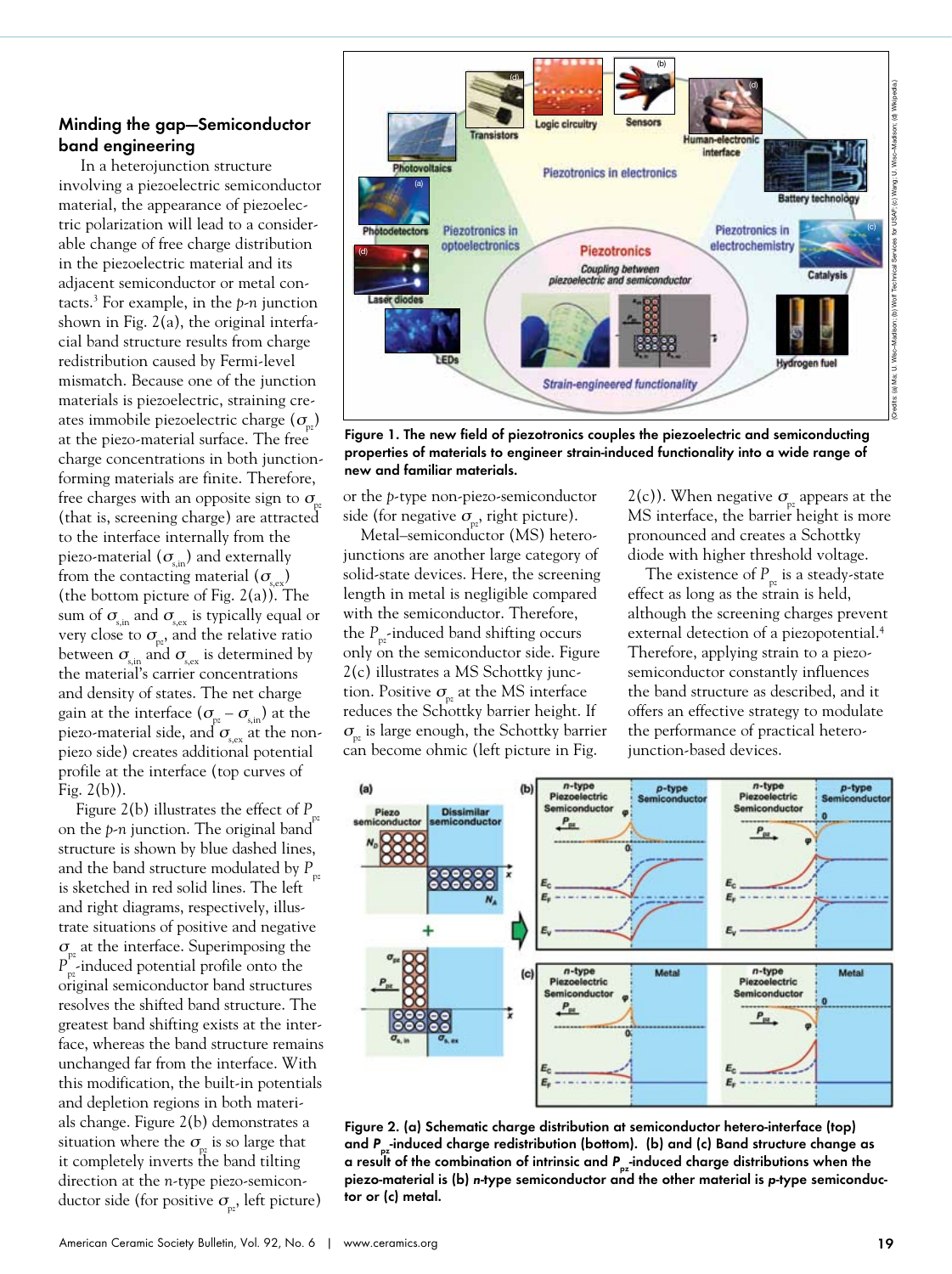### Piezotronics: A new field of strain-engineered functional semiconductor devices



Figure 3. (a) *I–V* characteristics of a Ag–ZnO–Ag system under zero, compressive, and tensile strains. (b) Strain-sensing performance of the Ag–ZnO piezotronic device.

#### New transistor and sensor devices— Memory switches and artificial skin

The most direct application of the *P*<sub>z</sub>–band structure relationship presented in Fig. 2 is its modulation of charge transport through the piezoelectric material, that is, a piezotronic transistor. In a piezotronic transistor, the piezoelectric potential induced by strain replaces the conventional gate voltage. This configuration requires only two electrical terminals (electrodes) and is much simpler than regular electrically gated transistors. This is a great advantage for system miniaturization and 3D integration, for example, incorporating vertical NW arrays that can be individually addressed and controlled.

The first piezotronic transistor based on a single crystal ZnO microwire (MW) was demonstrated in 2006.<sup>5</sup>

Through in-situ bending and *I–V* characterization in a scanning electron microscope chamber, a monotonic reduction of source-drain current was observed when the deflection generated a piezopotential along the MW's side wall. This work marked the first discovery of the piezotronic effect and quickly led to further research that involved more comprehensive characterization and obtained deeper understanding of the piezotronic phenomenon. For example, using a ZnO NW, Zhou et al. demonstrated a strain-induced *I–V* characteristic change in a Ag– ZnO–Ag system consisting of back-to-back Schottky barriers (Fig.  $3(a)$ ).<sup>7</sup> This system can be represented by the MS model shown in Fig. 2(c), where both electrodes share the same magnitude but opposite sign of potential change at the interface. This produces asymmetrical *I–V* curves, which makes it possible to use the  $M_1$ –S– $M_2$  structure as a memory switch.

Intuitively, strain sensors are a direct application of the strain-regulated conductivity change. Different from the piezoresistivity, which is a bulk property and typically follows a linear relationship with strain, the piezotronic effect controls the interface barrier height, and, thus, the current change follows an exponential relationship with strain (Fig 3(b)). As a result, a piezotronic strain sensor offers a much enhanced gauge factor (the ratio between current change and strain amplitude). The highest reported gauge factor from a piezotronic ZnO NW was about 1250.<sup>8</sup> This value significantly exceeds the gauge factors of commercial semiconductor strain sensors (~100–200) and the highest gauge factor reported for carbon nanotubes  $(-1000)$ .

Because of their high sensitivity and simple configuration, NW piezotronic strain sensors represent an ideal solution for artificial skin and human–electronic interfaces. Most recently, Wu et al. developed a large-area flexible piezotronic sensor sheet using individually addressed vertical ZnO NW-bundle arrays.<sup>9</sup> When subjected to external force or pressure,  $P_{pz}$  was generated at the ZnO–metal contact interface and modulated the barrier height. Thus, the sensitivity was improved by a factor of at least 30 compared with resistive devices. The sensor array provided shape-adaptive force–pressure imaging with a very high resolution of 8,464 pixel/cm2 , which is more than an order of magnitude higher than mechanoreceptors in the skin of human fingertips  $(\sim 240 \, \text{/cm}^2)$ . This transparent and flexible force–pressure sensor sheet is able to mimic the sense of human skin and offers a novel platform for interfacing human body and electronics.

Similar to regular transistors, piezotronic transistors also can be used for logic circuits, where the on–off states are switched by strain-induced P<sub>pz</sub>. Wu et al. demonstrated that multiple ZnO NW–Ag Schottky junctions that were integrated and operated by straining could perform universal logic operations, including NAND, NOR, and XOR.10 Such mechanically operated logic units offer a new function component for advanced nanoelectromechanical systems.

#### Working with light— Piezophototronics and piezotronicenhanced photovoltaics

Piezophototronics involves modulation of optoelectronic phenomena by engineering the band structure using the piezotronic effect. The basic principle also follows the diagram shown in Fig. 2, where the amplitude of band shifting at a heterojunction is controlled by strain to manipulate charge recombination (for light-emitting devices) or separation (for photovoltaic devices) at the junction.

Yang et al. reported a dramatic improvement in the emission intensity of an *n*-ZnO MW/*p*-GaN-based LED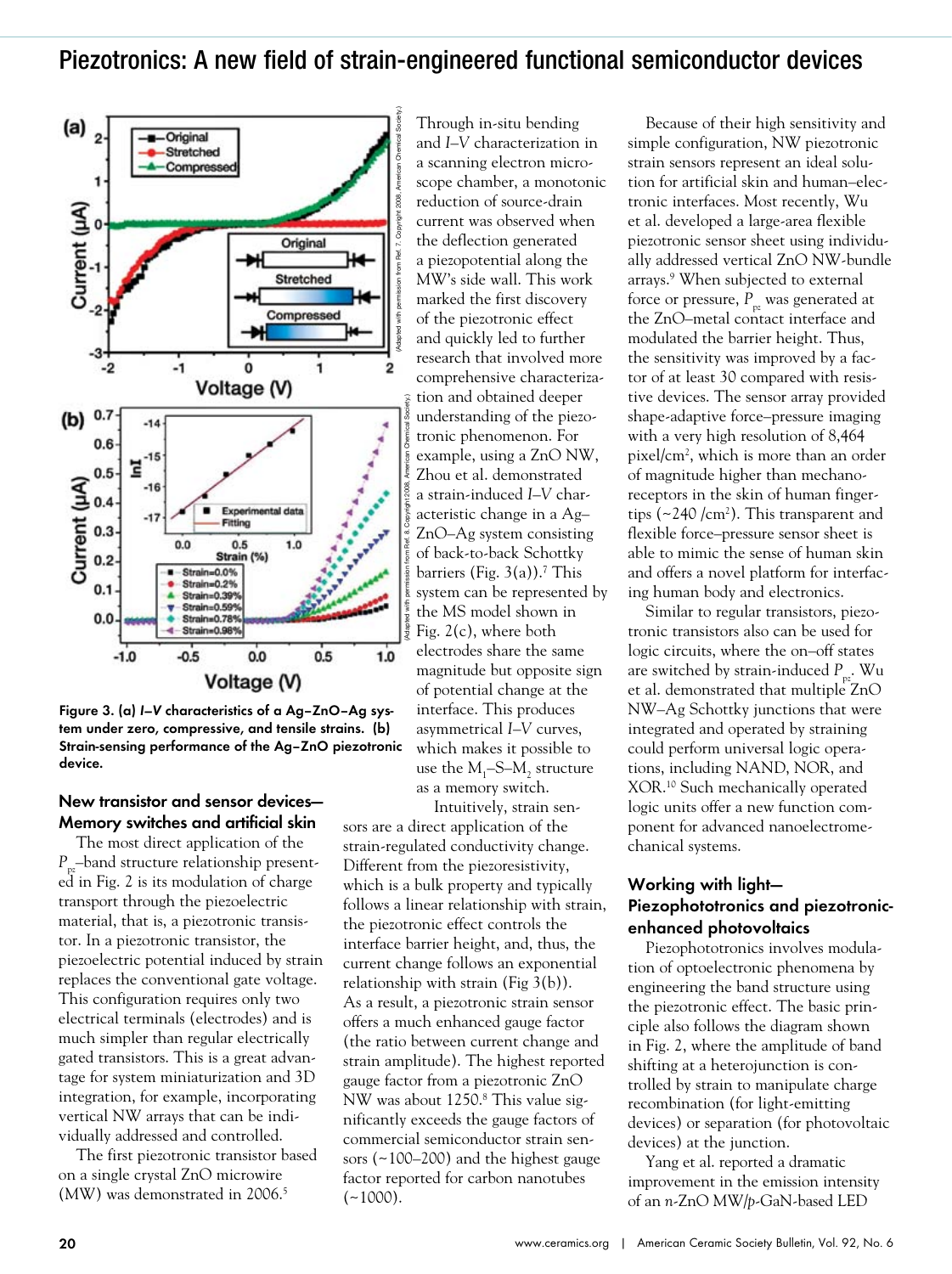by straining the ZnO MW component (Fig. 4).11 This is the case of *p-n* junction modulation described in Fig. 2(b). In this configuration,  $P_{p}$ -induced interfacial charge redistribution forms a potential dip at the ZnO–GaN interface, which traps electrons or holes and facilitates their recombination. Similar to LEDs, in the case of a GaN–InGaN quantum well laser, the quantum well profile can be rectified by  $P_{\mu}$  at the well's interface.<sup>12</sup> Whether there is a negative or positive effect on the quantum efficiency results depends on the polarity of this potential.

A similar effect also exists in PV devices, whose performance relies on effective electron–hole separation at a semiconductor heterojunction. The built-in field at the heterojunction provides a critical driving force for charge separation and, thus, dictates opencircuit voltage and short-circuit current. When a PV structure involves a piezoelectric semiconductor, the presence of *P*<sub>nz</sub> may lead to a considerable change of free carrier distributions in the piezoelectric material and its adjacent semiconductor or metal contacts and, thus, influences the device performance.

One example has been demonstrated based on a *n*-ZnO–*p*-PbS quantum dot (QD) heterostructure, where the builtin field in the depleted PbS layer  $(\phi_{\scriptscriptstyle\rm bi,\,PbS})$  is essential to charge extraction from the QD layer.<sup>13</sup> Additional driving force could be expected when interfacial charge redistribution is induced by  $P_{p_2}$  from strained ZnO. Figure 5(a) shows that, when positive  $P_{p_z}$  appears at the ZnO–PbS interface, conduction and valence bands of PbS are bent further downward, producing a sharper, extended built-in field, which is preferable for sweeping excitons apart. In this scenario, the driving force for extracting electrons from the PbS QD assemblage is augmented to  $(\phi_{\text{bi,PbS}} + \Delta\phi_{\text{pc,PbS}})$ , and the width of the depletion region in PbS under zero external bias expands accordingly. This enlarged depletion region in the PbS QD layer is necessary for enhanced charge extraction. Meanwhile, the positive  $P_{pz}$  also may yield a shorter depletion region  $(\delta_{p_z z_nO})$ and shallower band bending on the ZnO

side. Figure 5(b) schematically illustrates the overall change of depletion region at the ZnO–PbS interface. Therefore, positive  $P_{p_2}$  at the ZnO–PbS interface is a favorable condition for charge extraction.

The P<sub>pz</sub>-engineered PV performance was tested on flexible QD solar cells (QDSCs) fabricated using *p*-type PbS QDs and an *n*-type textured, (0001) orientation ZnO thin film. Appreciable change in current density  $(J_{\text{ph}})$  occurred under various strains (Fig.

5(c)). A linear relationship was identified from the plot of *J*<sub>sc</sub> versus strain (blue squares in Fig.  $5(d)$ ), where  $J_{sc}$ exhibited a  $0.02 \mu A/cm^2$  (or  $1.1\%$ ) increase per 0.01% strain drop. Under zero strain, the efficiency of the QDSC was  $\sim$ 3.1% (red circles in Fig. 5(d)). Approximately 4.0% efficiency was obtained at a compressive strain of  $-0.25\%$ , corresponding to a  $\sim$ 30% improvement. The efficiency also exhibited an approximately linear relationship with strain within the testing range (-0.25% – 0.15%), where a 1.2% efficiency enhancement per 0.01% strain drop was identified.

More significant band shifting in the piezoelectric material would be observed if the external contact material, for example, a polymer, had a very low carrier density. Depending on its electrical permittivity, the screening length of a polymer can be fairly large and the  $P_{\text{pr}}$ -induced electric field can be sensed far away from the interface in the polymer. This situation was first demonstrated in a polymer solar cell, where ZnO MWs served as electron conductors and poly(3-hexylthiophene) (P3HT) was the photon absorber.<sup>14</sup> By straining the ZnO MW under photoillumination, the cell's open-circuit voltage increased when positive *P*<sub>zz</sub> appeared at the ZnO–P3HT interface and lowered the conduction band of ZnO. A similar effect also has been observed from a ferroelectric poly(vinylidene fluoride) (PVDF)–



(Adapted with permission from Ref 11. Copyright 2011, American Chemical Society.)

Figure 4. (a.) Optical images showing the strain-dependent emission intensity from a *n*-ZnO/*p*-GaN LED. (b) Electroluminescence spectra of the LED subject to various strains at a bias of 9 V.

P3HT heterostructure, where the permanent polarization from PVDF enhances the PV performance.<sup>15</sup> So far, all the experimental evidence indicates that the piezotronic effect holds great promise for improving the performance of PV devices by enhancing the effectiveness of charge extraction and modulating the open-circuit voltage.

#### Piezocatalysis—Straining to split water

In addition to modulating regular semiconductor functions, coupling piezopotential with electrochemical processes creates a new effect, denoted as piezocatalysis. Because the strain state and electronic state of these materials are strongly coupled, piezocatalysis could be prominent in piezoelectric materials. Piezocatalysis is the product of an intimate interaction between the native electronic state of the piezoelectric material, the chemistry of the surrounding medium, and a strain-induced piezoelectric potential.

Mechanically deforming a piezoelectric material induces a perfuse electric field that augments the energetics of free and bound charges throughout the material. The thermodynamic feasibility and kinetics of electrochemical processes occurring at the surface of the piezoelectric material is sensitive to the electrochemical potential difference between charges on the piezoelectric's surface and in the surrounding medium. Thus, piezoelectric potential, which can affect dra-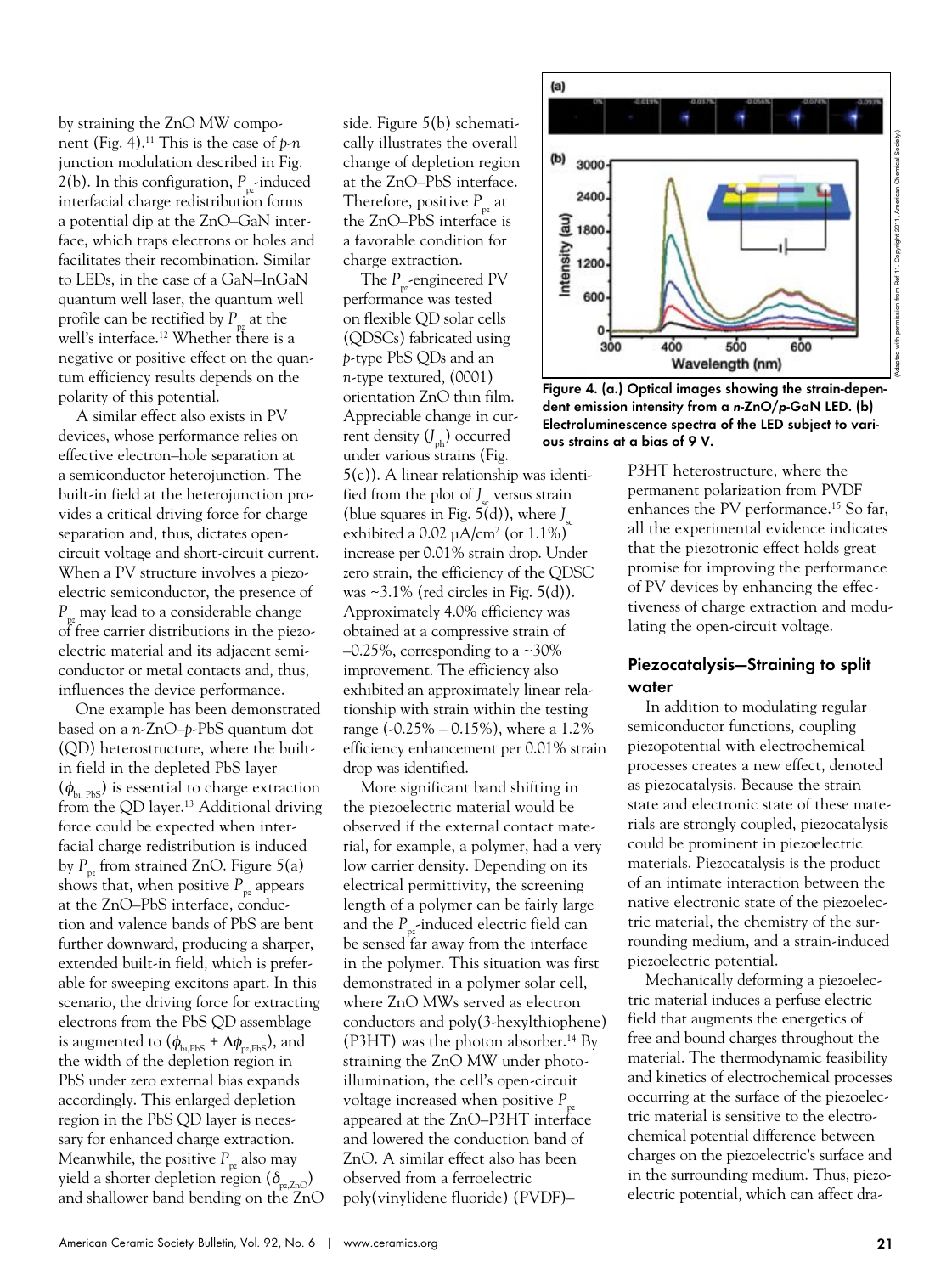## Piezotronics: A new field of strain-engineered functional semiconductor devices



Figure 5. (a) The tailoring of the quantum dot solar cells (QDSC) band diagram when a positive P<sub>pz</sub> appears at the ZnO–PbS interface. (b) Schematic illustration of corresponding change of the depletion regions in ZnO–PbS QD assembly. (c) J–V characteristics of a ZnO–PbS QDSC when the cell was subjected to various strains. (d) Plot of QDSC efficiency (red circles) and J<sub>sc</sub> (blue squares) as a function of strain.

matically the difference between these electrochemical potentials, is a new means of modulating the material's electrochemical activity via its strain state.

Recently, we demonstrated a piezocatalysis process in a strained ferroelectric Pb(Mg<sub>1/3</sub>Nb<sub>2/3</sub>)O<sub>3</sub>·32PbTiO<sub>3</sub> (PMN-PT) beam in a deionized water system. We observed that hydrogen evolution from the water depended strongly on the material's piezoelectric potential.16 The experiments measured hydrogen gas evolution as a function of time during mechanical oscillation of the PMN-PT cantilever in deionized water at select frequencies (Fig. 6(a)). The hydrogen concentration increased at a rate of ~0.22 ppb/s at 10 Hz oscillation. At 20 Hz oscillation, the hydrogen-gas concentration increased at a rate of ~0.68 ppb/s, demonstrating that more strain cycles could result in a higher hydrogen output per unit time.

The electrical-to-chemical energy conversion efficiency (piezocatalytic efficiency) was estimated by comparing the total surface charge generated on the strained piezoelectric material to the amount of hydrogen-gas produced. The efficiency per oscillation was less than 0.7% even under the favorable condition of high piezoelectric potential. However, it could be improved to 2%–2.4% given sufficient time for piezocatalyzed electrochemical reactions to proceed.

The water reduction–oxidation system serves as a good example to illustrate the fundamental principle of piezocatalysis. Figure 6(b) demonstrates a means by which piezopotential is sufficient to create a favorable energetic land-

scape for generating Faradic currents on opposing gold electrode surfaces, promoting the reduction of protons in solution (evolving hydrogen-gas) and the oxidation of water.

In the limit where the piezoelectric material is a perfect dielectric, the appearance of piezopotential induces a linear shift of the Fermi level. Accordingly, the electron energy levels of both electrodes shift by an equal and opposite amount and the difference is the observed piezoelectric voltage output (solid red lines in Fig. 6(b)). This electronic perturbation induced by the mechanical deformation modifies the electrons' energy in the gold electrodes and moves it away from equilibrium. The electrochemical potential differences between the electrode and solution are a driving force for electron transfer across the electrode–solution interface and thus induce electrochemical reactions. This process is similar to that which occurs in an electrolysis system, where an applied bias disrupts the Fermi-level equilibrium across the interface resulting in a driving force for electrochemical reactions. Therefore, when the potential on the negative electrode exceeds the proton reduction potential (right Au electrode in Fig. 6(b)), electrons of sufficient

energy transfer from the electrode to protons on or near the surface, producing hydrogen. Similarly, when unoccupied electron energy levels of the electrode are made sufficiently positive in potential so as to exist below the water oxidation potential (left Au electrode in Fig. 6(b)), electrons transfer from water molecules to the electrode, producing oxygen.

Such piezoelectric-potential-driven electrochemical reactions create Faradic currents in the electrolyte and deplete piezoelectric-induced surface charge. Therefore, the piezoelectric potential drops accordingly, and eventually the reactions cease when the electron energy levels are no longer energetically favorable for net charge transfer (dashed red lines in Fig. 6(b)).

In addition to piezocatalyzed water splitting, numerous recent studies have confirmed the broader correlation between electrochemical activity and *P<sub>pz</sub>*. For example, a study conducted using ferroelectric PVDF demonstrated that in-situ piezopotential can influence lithium-ion battery charging behavior.<sup>17</sup> Also, electrochemical deposition can be selectively activated by the ferroelectric domain polarization.<sup>18</sup> Thus, the novel coupling effect between  $P_{\mu}$  and electrochemical processes emboldens a new and promising strategy for mechanically tailoring interface energetics and chemistry.

#### Conclusion

Piezotronics is an exciting new interdisciplinary field bridging between piezoelectrics and semiconductors. Promising proof-of-principle devices and systems are revolutionizing our understanding and practice of strain-regulated semiconductor functions. So far, the piezotronic effect has been used to

• Create local potential wells for enhanced LED quantum efficiency;

• Improve performance in GaN– InGaN quantum well lasers;

• Form electromechanical memory diodes;

• Increase open-circuit voltage and photocurrent extraction in PV and PEC devices; and

• Activate or facilitate electrochemical reactions.

Considering that  $P_{p_2}$  depends directly